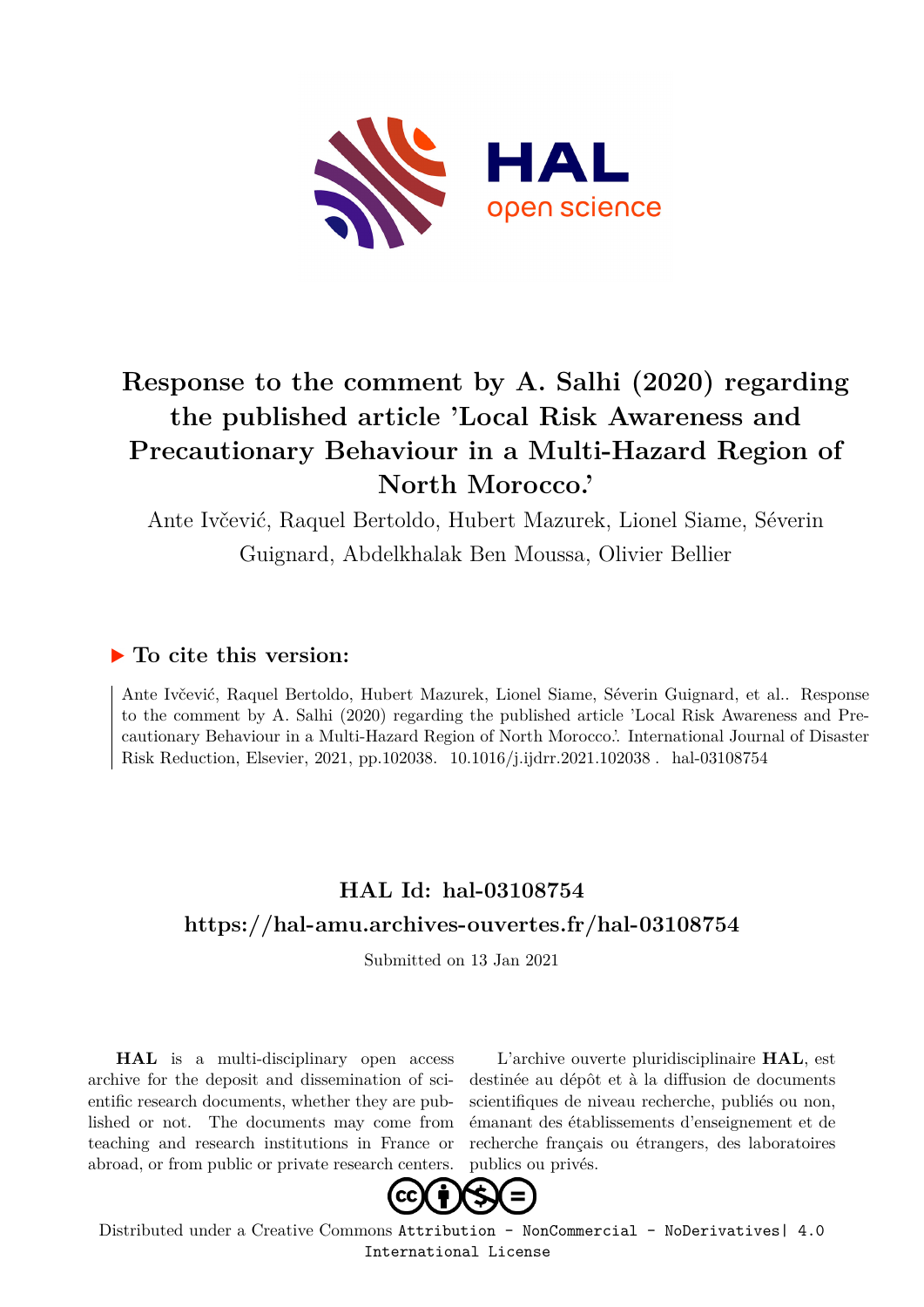Response to the comment by A. Salhi (2020) regarding the published article 'Local Risk Awareness and Precautionary Behaviour in a Multi-Hazard Region of North Morocco.'

Ante Ivčević\*<sup>12</sup>, Raquel Bertoldo<sup>3</sup>, Hubert Mazurek<sup>1</sup>, Lionel Siame<sup>2</sup>, Séverin Guignard<sup>4</sup>, Abdelkhalak Ben Moussa<sup>5</sup>, Olivier Bellier<sup>2</sup>

In a comment on our manuscript recently published in this journal [1], Salhi (2020) raises concerns about the manuscript and the study on which it was based, concluding that 'the article provides a distorted picture of the reality in the study area'. The points raised by the comment are mainly dealing with the literature review and methodological issues related with sampling, and finally little on the content and the results.

Our methodological framework was developed under the control of the French research programme 'RiskMed' funded by the Labex OT-Med. Therefore, it was validated by experienced and high-level senior researchers from different research groups, including LPED and CEREGE that are interdisciplinary and internationally recognised for their work on natural hazards and risk assessment. In his comment, Salhi (2020) compared our methodology with the random sampling technique he is familiar with. Although we recognize this alternative approach, our study adopted a methodology that is well-used in social psychology, relying on a sampling strategy that is regular in the field of environmental psychology [2,3]. While our research project was interdisciplinary, gathering researchers from geosciences, geography and psychology, this paper is a thus a standard research in the field of social psychology, based on an approach approved by our partners with the relevant experience with methodology of social sciences.

Convenience sampling is a type of non-probability sampling that involves the sample being drawn from the part of the population that is close to hand [4-6]. Mostly used for pilot testing and common practice for testing basic psychological mechanisms, we found it convenient because of the main objective that was an initial, pilot insight into local awareness. This type of sample technique is wellsuited for testing basic psychological mechanisms [7], being fit for the exploratory purpose of this paper, and thus allowed reaching our objective of having an insight in what sort of elements pertaining to individuals' risk awareness are associated with individual and collective action for risk preparedness.

In a recent paper, Salhi et al. (2020) applied an approach allowing bridging the gap of perception in soil protection actions. At the time of our paper being submitted and revised, this publication was unfortunately not yet available [8]. Relying on an impressive number of farm households that the authors managed to select in 36 villages during a period of 5 years, this study particularly underlines

<sup>1</sup> Aix Marseille Univ, IRD, LPED, Marseille, France

<sup>2</sup> Aix Marseille Univ, CNRS, IRD, INRAE, Coll France, CEREGE, Aix-en-Provence, France

<sup>3</sup> Aix-Marseille Univ, LPS, Aix-en-Provence, France

<sup>4</sup> Aix Marseille Univ, Université Côte d'Azur, Avignon Université, CNRS, ESPACE, UMR 7300, Avignon, France

<sup>5</sup> Département de Géologie, Faculté des Sciences de Tétouan, Université Abdelmalek Essaâdi, Tétouan, Morocco

<sup>\*</sup>corresponding author: Ante Ivčević, Aix-Marseille Université, St Charles, case 10, 3 place Victor Hugo, 13331 Marseille Cedex 3, France; email : ante.ivcevic@univ-amu.fr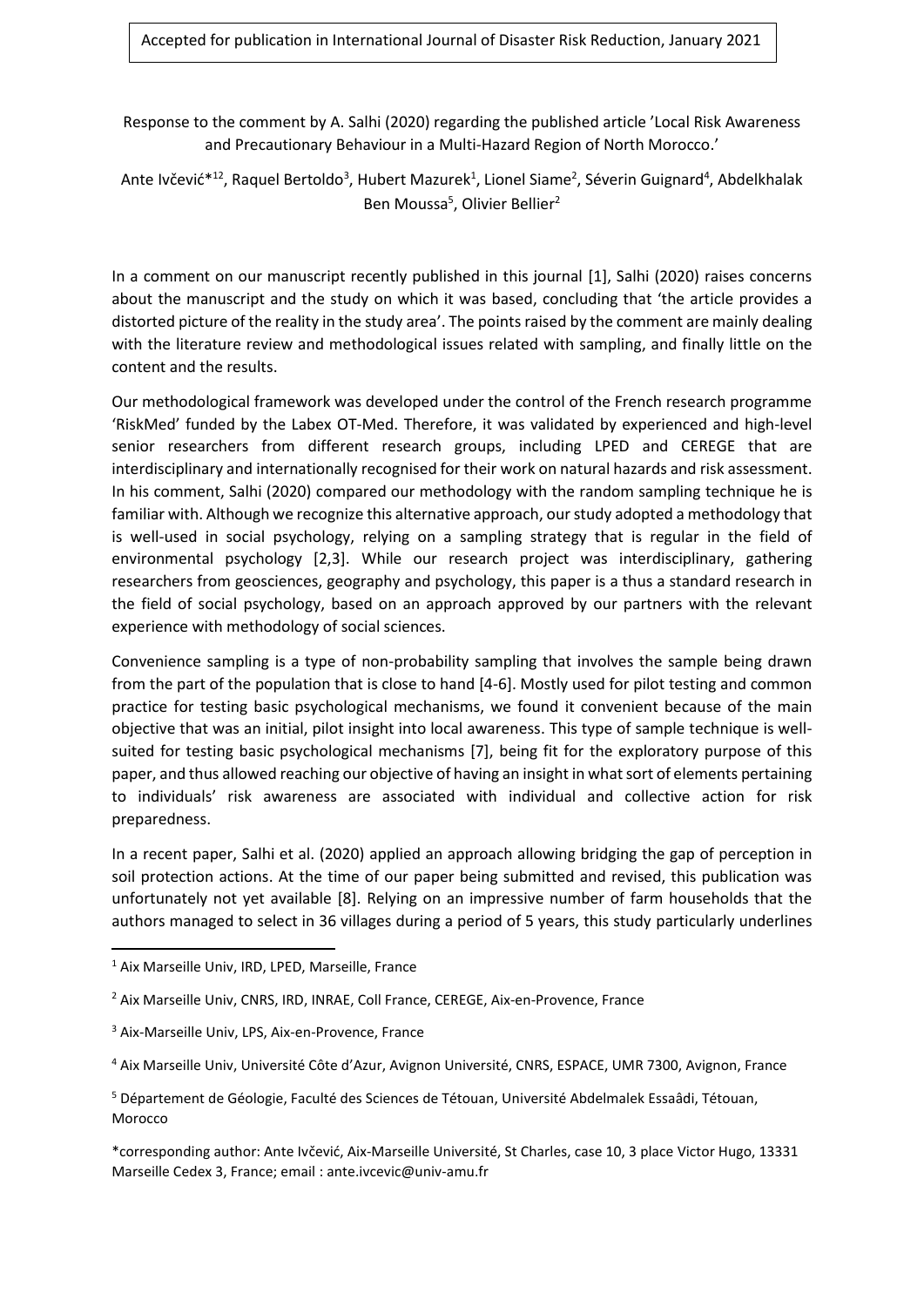the difficulty to compare such different approaches like the synchronic and diachronic ones. Actually, our approach integrated questionnaires, field observations and interviews collected during only one month (November 2018) and in eight towns.

Concerning the literature review, the complementary literature provided in the comment is indeed relevant. However, we would like to stress that hundred references including dozens of official reports from national and regional administrations cannot be included in a research paper. Conversely, we carefully chose the references that were central to precise the research questions we investigated in our manuscript. Regarding the critique dealing with the status of Oued Laou, naming it urban or rural depends on whether we consider the standard definition or the function that the municipality plays in relation to the surroundings.

More importantly, we cannot agree with the qualification of our article being "imprecise, vast generalities applicable almost everywhere". Actually, in our paper we focused on both social and physical characteristics of the region, distinguishing three areas: the Atlantic coast, the Mediterranean coast and Martil River valley, as well as the Rif mountains. We also referred to social setting and the ethnic group Amazigh. Along with the history of hazards in the region, mainly the earthquakes and floods, it makes the chosen terrain a very specific site to study. The collaboration between the universities of Tétouan, Nice and Aix-Marseille has lasted for many years, allowing our interdisciplinary consortium to know very well the terrain of North Morocco. Given the quality of the researchers involved in this programme, their scientific rigour and their publication records in various fields, we deeply regret the allegations of this comment, insinuating that we are working with pure imagination.

### Acknowledgments:

This project has received funding from the European Union's Horizon 2020 research and innovation programme under the Marie Skłodowska-Curie grant agreement No713750. Also, it has been carried out with the financial support of the Regional Council of Provence- Alpes-Côte d'Azur and with the financial support of the A\*MIDEX (n◦ ANR- 11-IDEX-0001-02), funded by the Investissements d'Avenir project funded by the French Government, managed by the French National Research Agency (ANR). This work has also been funded by the Labex OT-Med (ANR-11-LABEX-0061) supported by the Investissements d'Avenir, French Government project of the French National Research Agency (ANR) through the A\*Midex project (ANR-11-IDEX-0001-02).

### References:

[1] Ivčević, A., Bertoldo, R., Mazurek, H., Siame, L., Guignard, S., Moussa, A.B. and Bellier, O., 2020. Local risk awareness and precautionary behaviour in a multi-hazard region of North Morocco. International Journal of Disaster Risk Reduction, 50, p.101724.

[2] Dardenne, B., Haslam, A., McGarty, C. and Yzerbyt, V., 2001. La recherche en psychologie.

[3] Lorenzi-Cioldi, F., 1997. Questions de méthodologie en sciences sociales. Actualités en sciences sociales. pp 304

[4] Rego, I.E., Pereira, S.M., Morro, J. and Pacheco, M.P., 2018. Perceptions of seismic and volcanic risk and preparedness at São Miguel Island (Azores, Portugal). International journal of disaster risk reduction, 31, pp.498-503.

[5] Rego, I.E., Pereira, S.M. and Pacheco, M.P., 3. People, places and volcanoes. A study on risk perception in the Azores (Portugal). Geographies of the Anthropocene, p.51.